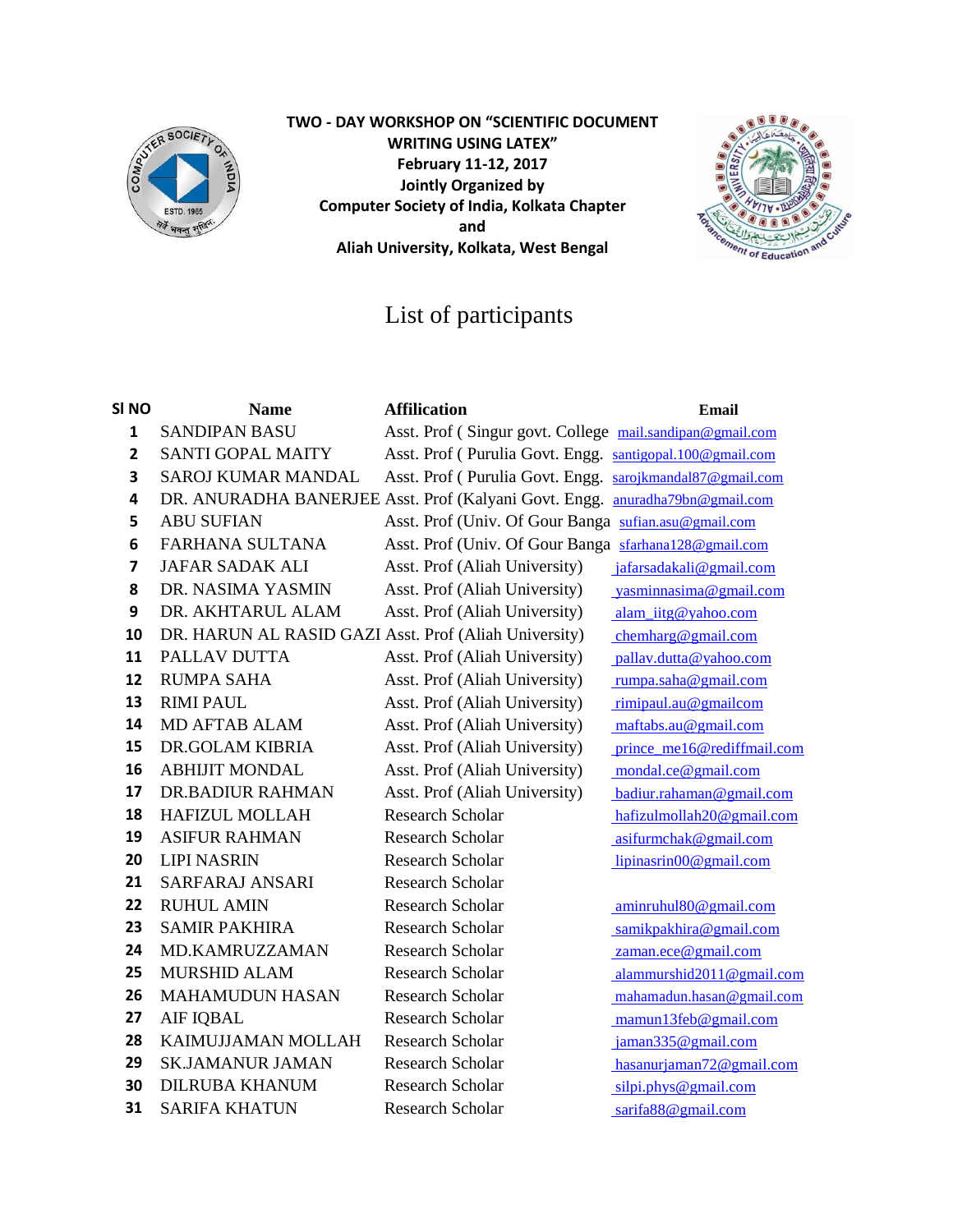| 32 | <b>TAUSEEF KHAN</b>             | Researc   |  |
|----|---------------------------------|-----------|--|
| 33 | <b>ROHIT HAZRA</b>              | Researc   |  |
| 34 | <b>SAKHIUL ISLAM</b>            | Researc   |  |
| 35 | <b>MANIRUL SHAIKH</b>           | Researc   |  |
| 36 | <b>RABIUL ISLAM</b>             | Researc   |  |
| 37 | <b>MD.SHAHBAZ ALAM</b>          | Researc   |  |
| 38 | PAYEL SENGUPTA                  | Guest F   |  |
| 39 | <b>NASIRUDDIN MONDAL</b>        | Researc   |  |
| 40 | <b>AKTAR SAIKH</b>              | Researc   |  |
| 41 | <b>IMRAN MAMUD</b>              | Student   |  |
| 42 | <b>MASUD AKTAR</b>              | Student   |  |
| 43 | <b>SAROWER RAHAMAN</b>          | Student   |  |
| 44 | <b>MIZANUR RAHAMAN</b>          | Student   |  |
| 45 | <b>TARIQUE AHMED</b>            | Student   |  |
| 46 | <b>HAMID AKHTAR</b>             | Student   |  |
|    | <b>47 RAHUL AMIN BISWAS</b>     | Student   |  |
|    | <b>48 YASIN ALI KHAN</b>        | Student   |  |
|    | <b>49 SAHANA SULTANA</b>        | Student   |  |
|    | <b>50 KRISHTI DAS</b>           | Student   |  |
| 51 | <b>ANJALI MISHRA</b>            | Student   |  |
|    | 52 MD ABUL KASHIM MOLLA Student |           |  |
|    | 53 MD NASRUDDIN KHAN            | Student   |  |
|    | <b>54 KAINAAT JABIN</b>         | Student   |  |
|    | 55 MD DANISH IQBAL              | Student   |  |
| 56 | <b>SAHAPUP UDDIN LASKAR</b>     | Student   |  |
| 57 | <b>MD JUYEL ISLAM</b>           | Student   |  |
| 58 | <b>INDRINAL BANERJEE</b>        | Student   |  |
| 59 | <b>HASAN PARVAJ</b>             | Student   |  |
| 60 | <b>MD ALTAMASH</b>              | Student   |  |
| 61 | <b>FIROJ LAYEK</b>              | Student   |  |
| 62 | <b>SHABAJ ALAM</b>              | Student   |  |
| 63 | <b>MD SAIF ALAM ANSARI</b>      | Student   |  |
| 64 | <b>MD ZAKARIA</b>               | Student   |  |
|    | <b>65 SABIHA SULTANA</b>        | Student   |  |
|    | <b>66 SHIRIN PARVIN</b>         | Student   |  |
| 67 | Noor-A-Nabi Khan                | Student(I |  |

**32** Tauseef.hit2013@gmail.com **33** Ph Scholar [rohit.hazra@yahoo.co.in](mailto:rohit.hazra@yahoo.co.in) **344** Scholar [islamsakhiul08@gmail.com](mailto:islamsakhiul08@gmail.com) **35**  $\frac{1}{2}$  MScholar [msk.phe@gmail.com](mailto:msk.phe@gmail.com) **36** abiulphy19@gmail.com **37** MBCholar [mdshahbaza@rocketmail.com](mailto:mdshahbaza@rocketmail.com) **38** Payel Sengtherman Faculty **Faculty CONS** Payel 9433@gmail.com **39**  $\frac{1}{2}$  [nmgd60@gmail.com](mailto:nmgd60@gmail.com) **400** Aktarsaikh @gmail.com [imranmamud022@gmail.com](mailto:imranmamud022@gmail.com) [aktarmasud265@gmail.com](mailto:aktarmasud265@gmail.com) [sarower.chm12@gmail.com](mailto:sarower.chm12@gmail.com) **44** MIZANUR RAHAMAN Student [mizanurrahaman54@gmail.com](mailto:mizanurrahaman54@gmail.com) **4** Ahmed.tarique 122@gmail.com [akhtarhamid1990@yahoo.com](mailto:akhtarhamid1990@yahoo.com) **47** RAHUL AMIN BISWAS Student [ruhulaminbiswas59@gmail.com](mailto:ruhulaminbiswas59@gmail.com) **[yasinalikhan55@gmail.com](mailto:yasinalikhan55@gmail.com)** [sahana.sultana.07@gmail.com](mailto:sahana.sultana.07@gmail.com) **50** KRISHTI DAS Student [krishti@rediffmail.com](mailto:krishti@rediffmail.com) **51** ANJALI MISHRA Student [cool.anjali\\_mishra@rediffmail.com](mailto:cool.anjali_mishra@rediffmail.com)  $a$ km13j@gmail.com **[khanmdnasruddin97@gmail.com](mailto:khanmdnasruddin97@gmail.com)** [murtuzapower007@gmail.com](mailto:murtuzapower007@gmail.com) [diqbal9804@gmail.com](mailto:diqbal9804@gmail.com) **56** SAHAPUP UDDIN LASKAR Student [602041995@gmail.com](mailto:602041995@gmail.com) [mdjuyel786@gmail.com](mailto:mdjuyel786@gmail.com) [indrinal8900396959@gmail.com](mailto:indrinal8900396959@gmail.com) [parvej.hasan300@gmail.com](mailto:parvej.hasan300@gmail.com) [altutmishmuhammad@gmail.com](mailto:altutmishmuhammad@gmail.com) [firojlayek12@gmail.com](mailto:firojlayek12@gmail.com) [shabaj1101@gmail.com](mailto:shabaj1101@gmail.com) **63** MD SAIF ALAM ANSARI Student [alamsaif786@gmail.com](mailto:alamsaif786@gmail.com) [mdzakaria786@gmail.com](mailto:mdzakaria786@gmail.com) [sohasultana96@gmail.com](mailto:sohasultana96@gmail.com) [shirin.parvin07@gmail.com](mailto:shirin.parvin07@gmail.com) **FITTE** NOTE: The Student Communism of the Student Communism of the Student Communism of the Student Communism of the Student Communism of the Student Communism of the Student Communism of the Student Communism of the Stud